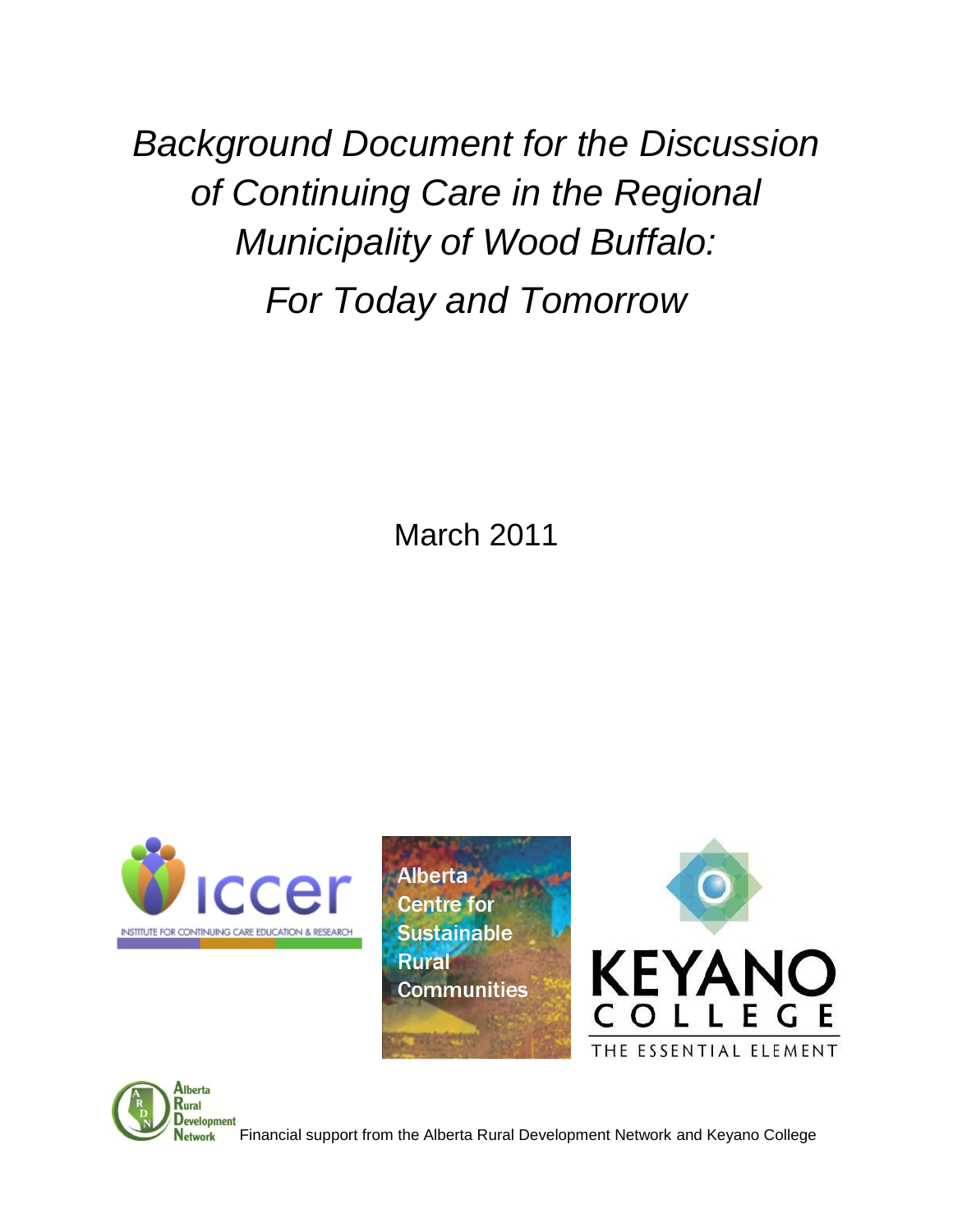#### **Contents**

| The Importance of Research and Educational Initiatives in Relation to New Initiatives 5 |  |
|-----------------------------------------------------------------------------------------|--|
|                                                                                         |  |
|                                                                                         |  |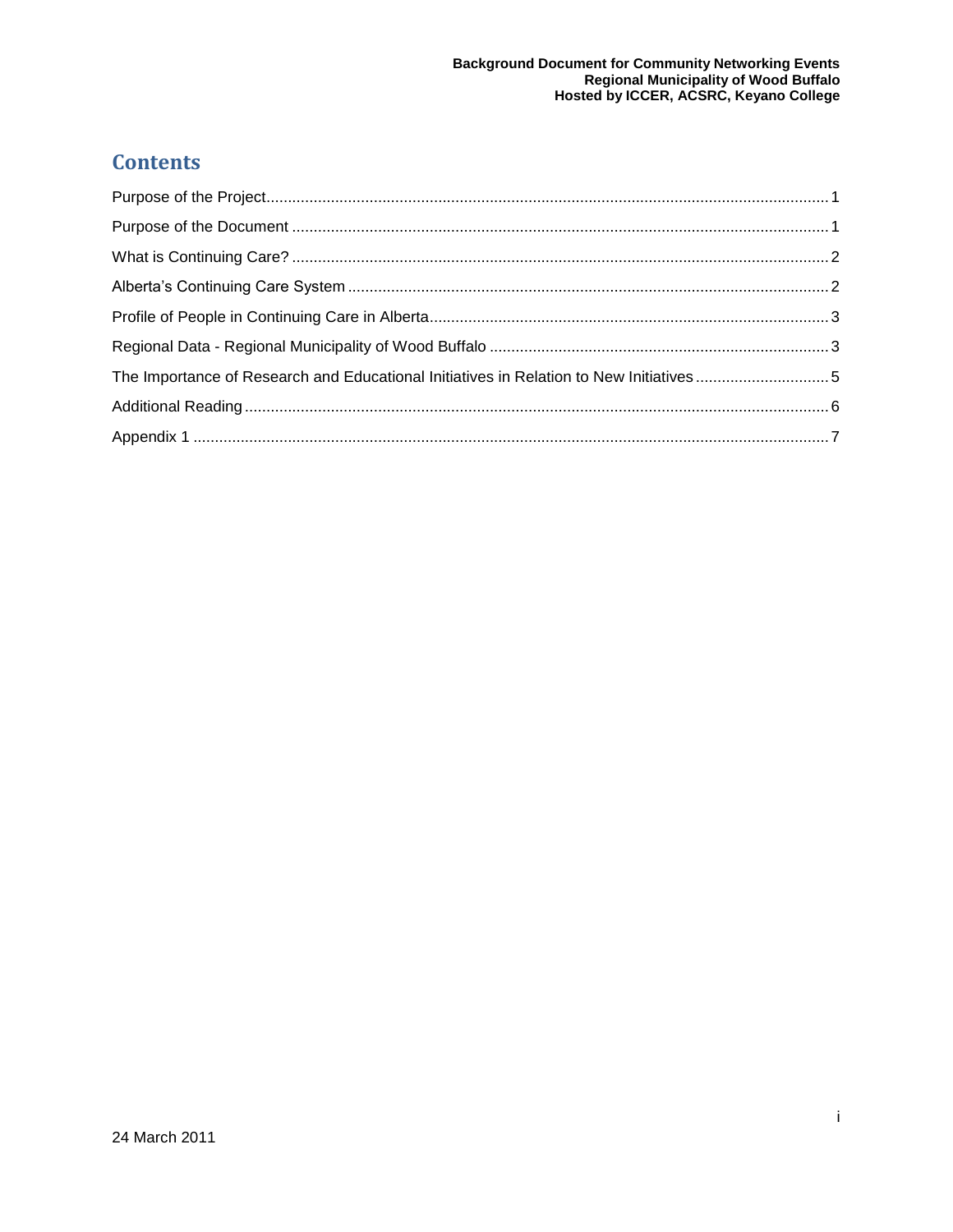#### <span id="page-2-0"></span>**Purpose of the Project**

The Institute for Continuing Care Education and Research (ICCER), and the Alberta Centre for Sustainable Rural Communities (ACSRC) are working with three northern colleges (Keyano College, Northern Lakes College, and Grande Prairie Regional College) to examine continuing care issues in Northern Alberta and how education and research can help address them. The following diagram shows that this is a very large and remote area of Alberta.

#### **Diagram 1 – Catchment Areas of Keyano College, Northern Lakes College, and Grande Prairie Regional College**



Representatives from the communities within each college region are being invited to meet with the project team in May 2011 and discuss their thoughts on continuing care at an informal networking event.

The primary purpose of the networking events is to identify, discuss and assess the continuing care issues. The discussion will focus on six questions:

- 1. What continuing care services are available in the region?
- 2. Who are the providers of continuing care? What are the roles and responsibilities of each provider group?
- 3. What is working well for continuing care in the region—and why?
- 4. What are the gaps, issues, barriers and realities for continuing care in the region and why?
- 5. How can the post-secondary institutions contribute to enhancing continuing care services?
- 6. What research or innovative initiatives could support best practices in continuing care and contribute to improved outcomes?

#### <span id="page-2-1"></span>**Purpose of the Document**

This document is meant to provide background information for people invited to the networking sessions on May 10<sup>th</sup> and 11<sup>th</sup> 2011 to discuss Continuing Care in the Regional Municipality of Wood Buffalo. Many other reports are referenced in this document. These reports can be found at [www.iccer.ca/keyanocontinuingcarereports](http://www.iccer.ca/keyanocontinuingcarereports)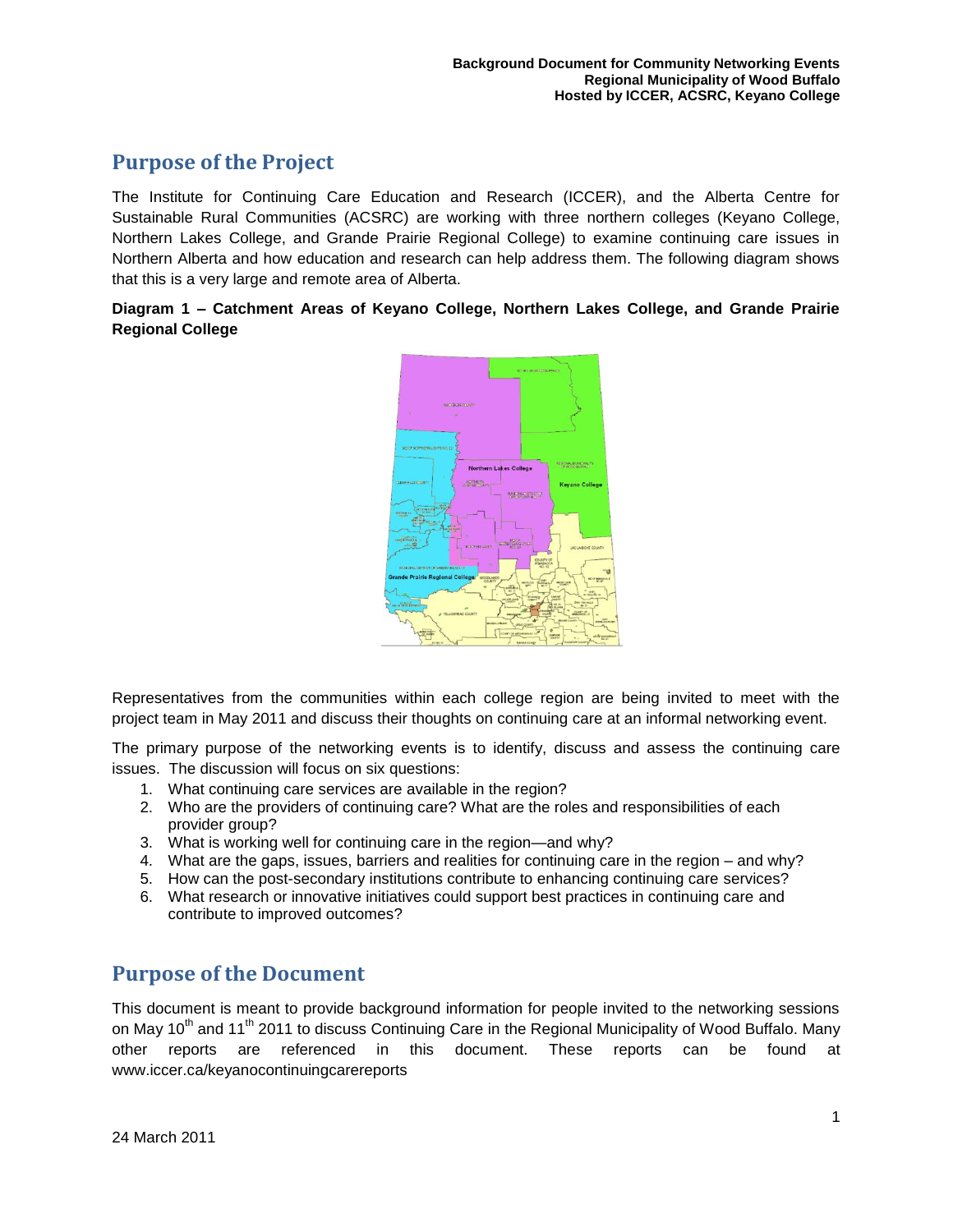### <span id="page-3-0"></span>**What is Continuing Care?**

Continuing care is an integrated range of services supporting the health and wellbeing of individuals living in their own home or in a supportive living or long-term care setting. Continuing care clients are not defined by age, diagnosis or the length of time they may require service, but by their need for care.

## <span id="page-3-1"></span>**Alberta's Continuing Care System<sup>1</sup>**

Alberta's continuing care system provides Albertans with the health, personal care and accommodation services they need to support their independence and quality of life.

Continuing care services are provided in three streams which can provide clients with a broad range of health and personal care, accommodation and hospitality services:

- *[Home Living](http://www.seniors.alberta.ca/ContinuingCare/system/#homecare)* is for people who live in their own home, apartment, condominium or in another independent living option. They are responsible for arranging any home care and support services they require.
- *[Supportive Living](http://www.seniors.alberta.ca/ContinuingCare/system/#accommodation)* combines accommodation services with other supports and care. It meets the needs of a wide–range of people, but not those with highly complex and serious health care needs.
- *[Facility Living](http://www.seniors.alberta.ca/ContinuingCare/system/#healthservices)* includes long-term care facilities like nursing homes and auxiliary hospitals. Care is provided for people with complex health needs who are unable to remain at home or in a supportive living facility.

Based on their needs, Albertans may enter the continuing care system to receive:

- *Health Services in Their Own Homes* Home care can provide in-home professional support services such as nursing and rehabilitation, and personal support services like homemaking, bathing or grooming assistance. Home care services are publicly-funded and provided through Alberta Health Services.
- *Accommodation and Health Services in Supportive Living* In addition to providing a place to live, accommodation services in supportive living accommodations can include meals, housekeeping and social activities. Supportive living residents can also receive professional and personal support services through home care.

Residents pay an accommodation fee to cover the costs of providing accommodations and services like meals, housekeeping and building maintenance.

 *Accommodations and Health Services in Facility Living* - Long-term care settings provide both accommodation and health services in facilities like nursing homes and auxiliary hospitals. Residents pay an [accommodation fee](http://www.seniors.alberta.ca/ContinuingCare/LTCare.asp) to cover the costs of providing accommodations and services like meals, housekeeping and building maintenance. Health services in long-term care are publicly-funded and provided through Alberta Health Services.

In December of 2008 the Alberta Government released the *Continuing Care Strategy – Aging in the Right*  Place. The report identifies a strategy 'intended to provide new ways of delivering services, offering more choice to Albertans in their homes and communities."<sup>2</sup> The emphasis of the strategy is to provide more services in the home and the community and to decrease emphasis on facility-based programming.

 1 http://www.seniors.alberta.ca/ContinuingCare/system/ accessed 1 November 2010

 $2$  Government of Alberta. Continuing Care Strategy – Aging in the Right Place. December 2008. p 2.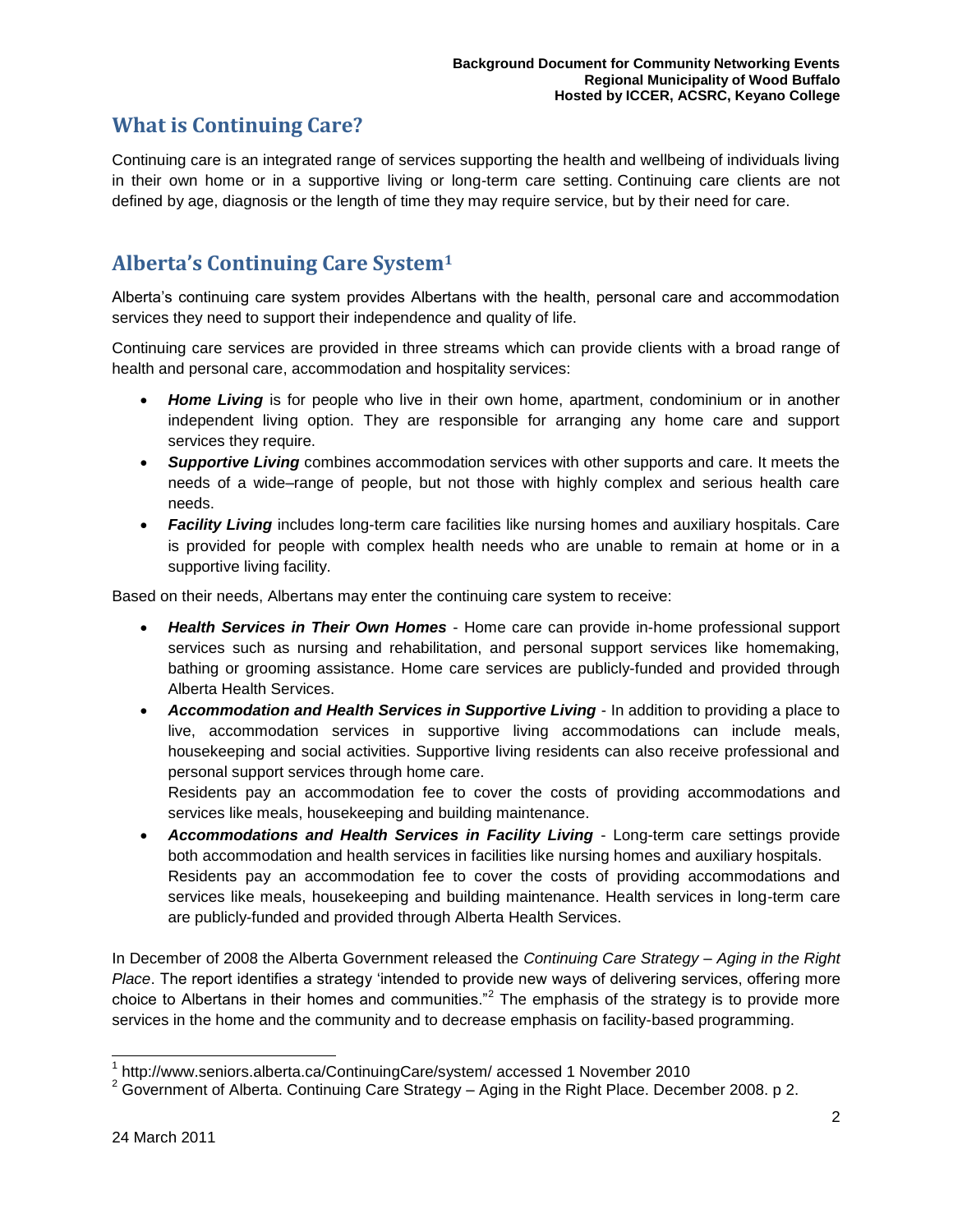### <span id="page-4-0"></span>**Profile of People in Continuing Care in Alberta**

Continuing care is not just about seniors. It also includes disabled non-seniors who require health care and personal care services on an on-going basis. Approximately 8% of the continuing care clients are less than 65 years of age.

In 2008 there were 14,500 seniors and persons with disabilities in Alberta living in long-term care facilities at any one time.<sup>3</sup> Additionally, there were more patients in hospital beds awaiting transfer to long-term care beds. This number varied throughout the province.<sup>4</sup>

Seniors (aged 65+) do make up the majority of the continuing care system and both the number of seniors and the percentage of seniors in the population are increasing. In 2009 there were 385,241 seniors in Alberta; in 2036 it is expected that there will be than a million seniors in Alberta. Seniors as a percentage of the population will increase from 10% to 21.6% during this time period. As the population ages, there will be greater need for continuing care services.

In September of 2010 the Government of Alberta released *A Profile of Alberta Seniors*. This document highlights some additional demographic characteristics of seniors in Alberta.

#### <span id="page-4-1"></span>**Regional Data - Regional Municipality of Wood Buffalo**

Diagram 1 – Regional Municipality of Wood Buffalo<sup>5</sup>



The Regional Municipality of Wood Buffalo includes Fort McMurray, Anzac, Conklin and the communities of five First Nations.

In 2010 there was a population of 104,338 in the Regional Municipality of Wood Buffalo, according to local census<sup>6</sup>. This includes a temporary population of 23, 325, leaving a permanent population of approximately 81,000. The majority of the population lives in Fort McMurray. Table 1 shows the population in the First Nations communities within the Regional Municipality.

Less than 2% of the total population is aged 65 and over, however this percentage will increase over the next 20 years. There are no statistics available on the number of people under the age of 65 in the region requiring continuing care.

 $\frac{1}{3}$  Ibid.

<sup>&</sup>lt;sup>4</sup> Alberta Health Performance Service Report September 2009. See Appendix 1.

<sup>5</sup> Regional Municipality of Wood Buffalo. Municipal census 2010. P5.

 $6$  Ibid.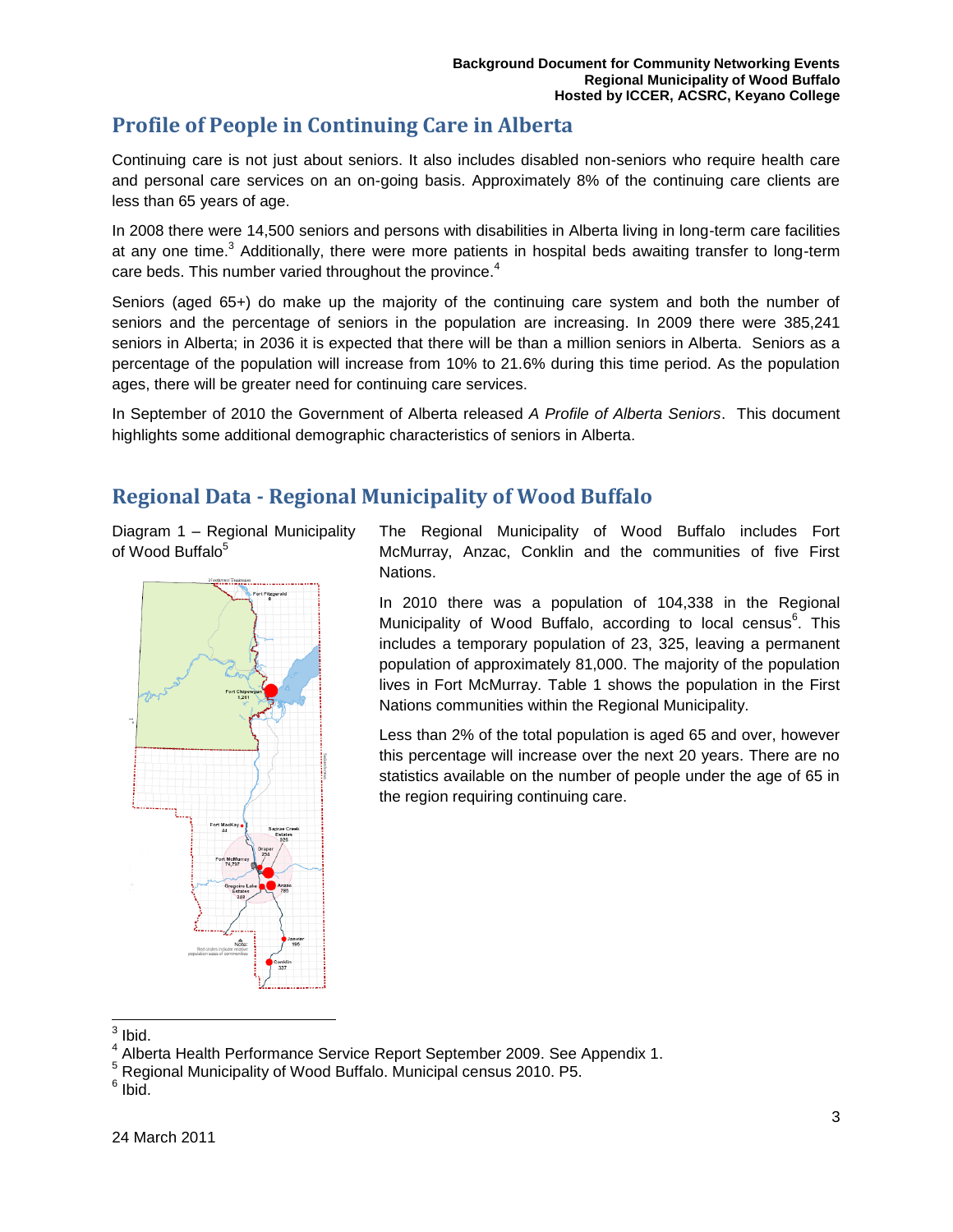**Table 1 - Population of First Nations Communities in the Regional Municipality of Wood Buffalo<sup>7</sup>**

| <b>Community</b>                                                               | <b>Population</b> |
|--------------------------------------------------------------------------------|-------------------|
| Fort Chipewyan (Mikisew Cree and Athabascan Chipewyan<br><b>First Nations)</b> | 1200              |
| Fort McKay (Fort McKay First Nation)                                           | 614               |
| Gregoire Lakes area (Fort McMurray No. 468 First Nation)                       | 597               |
| Janvier Chipewyan Prairie First Nation)                                        | 682               |

Outside of Fort McMurray few health services are provided on a regular basis.

In terms of continuing care, Alberta Health Services and the Wood Buffalo Primary Care Network provide home care services to the population of Fort McMurray. There are no long term care facilities in the region at this time. The acute care hospital provides 30 beds for long term care use. There is approval to build a facility in Fort McMurray but is it not yet started. Table 2 shows the number of beds, by accommodation type, available in the region.

#### **Table 2 - Number of Beds Available by Accommodation Type<sup>8</sup>**

| <b>Accommodation</b><br><b>Municipality</b> | <b>Accommodation</b><br>Type       | <b>Accommodation</b><br><b>Sub Type</b> | <b>Accommodation</b><br>Name                                             | <b>Maximum</b><br><b>Occupancy</b> |
|---------------------------------------------|------------------------------------|-----------------------------------------|--------------------------------------------------------------------------|------------------------------------|
| Fort McMurray                               | Long Term Care<br>Accommodation    |                                         | Northern Lights<br>Regional Health<br>Centre                             | 30                                 |
| Fort McMurray                               | Supportive Living<br>Accommodation | Group Home                              | The Salvation Army<br>Start Program -<br><b>Willow Square</b><br>Project | 4                                  |
| Fort McMurray                               | Supportive Living<br>Accommodation | Lodge                                   | Rotary House                                                             | 42                                 |

Keyano College Catchment Area

 7 Population figures provided by First Nations & Inuit Health. 3 Apr 07. Ft. Chipewyan figure updated Apr 08 by Nunee Health Authority.

<sup>&</sup>lt;sup>8</sup> Data provided by Alberta Seniors and Community Supports, November 2010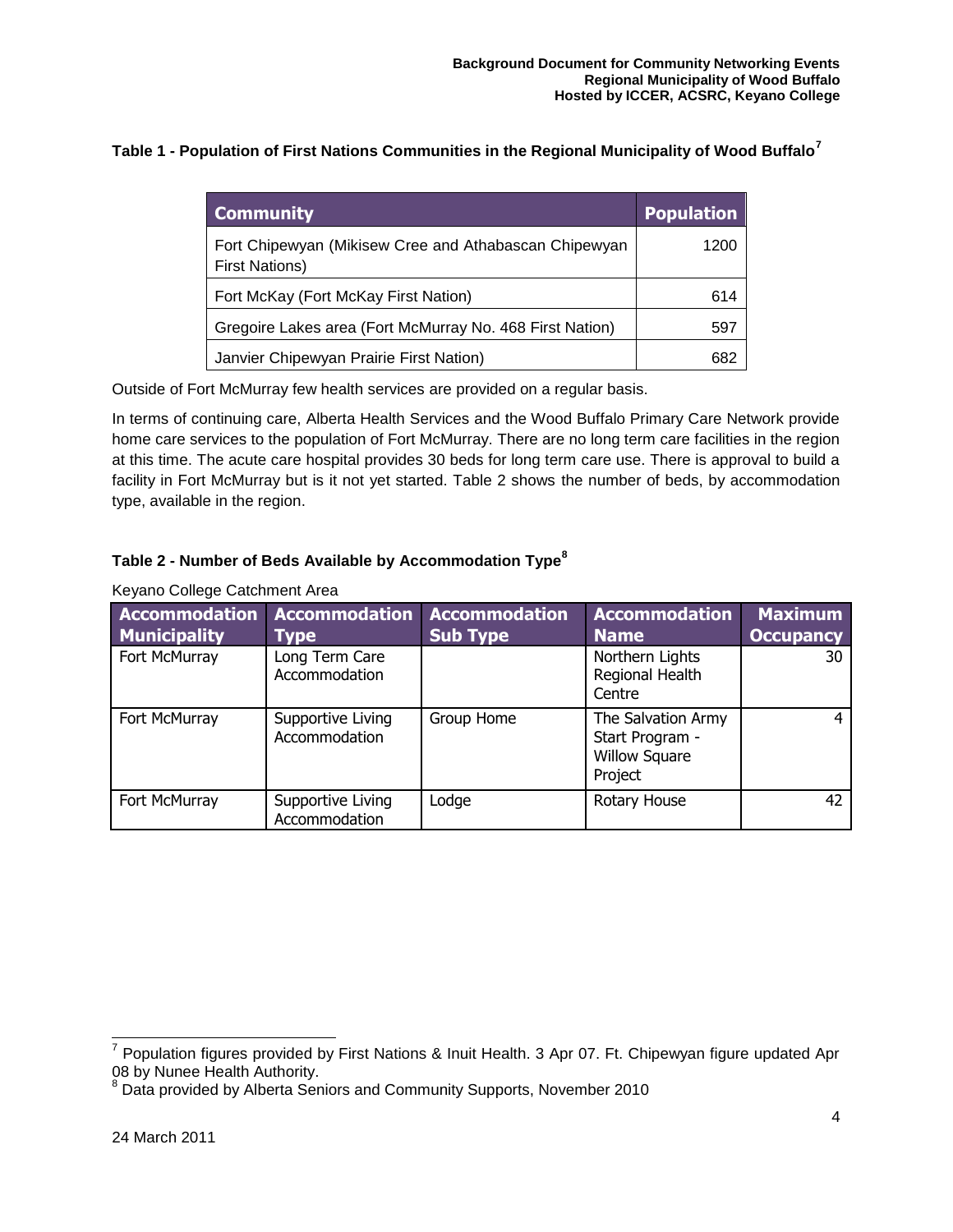## <span id="page-6-0"></span>**The Importance of Research and Educational Initiatives in Relation to New Initiatives**

Research and education are closely linked. As new initiatives are developed in health care and in continuing care, the results can lead to the development of new educational programming, the enhancement of existing educational programming, or the inclusion of innovations such as technology integration. As the educational programs adapt, there is a need for additional research to see if the programs are addressing the original needs.



Therefore, recognizing that northern Alberta presents challenges to providing health care of all types, it is critical to look at how research and innovations in education can be used to enhance continuing care in northern Alberta.

There are important areas of research needed in all aspects of continuing care as these initiatives are implemented in Alberta. The following matrix highlights some of the areas based on the issues/recommendations from recent reports related to Continuing Care. There are common themes identified in the reports.

Research in continuing care can be categorized into nine broad areas of inquiry:

**Appropriateness**: including assessment/measurement tools (RAI; others)

**Caregivers**: including informal caregivers/family (education; family-staff relations; family involvement; knowledge about aging and disease)

**Economic impact**: including informal caregivers/family (costs/expenses); moves to LTC (wait lists)

**Education**: including formal caregivers/staff (education)

**Knowledge transfer**: including knowledge transfer/translation/brokering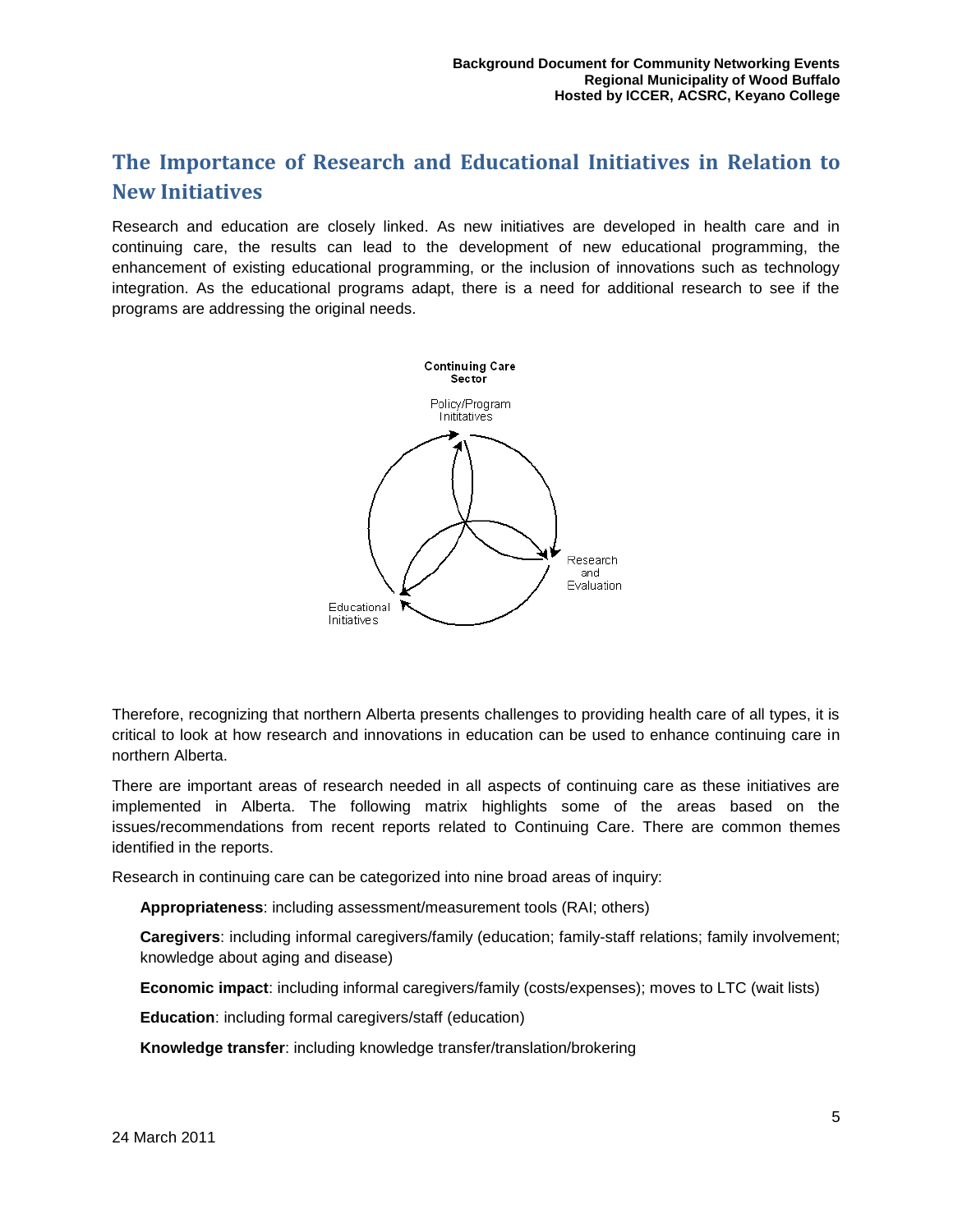#### **Background Document for Community Networking Events Regional Municipality of Wood Buffalo Hosted by ICCER, ACSRC, Keyano College**

**Patient outcomes**: including client/resident functioning (dementia/cognition; eating/food intake/swallowing; incontinence' mobility pain; co-morbidities); environment (bedrooms; dining area; homelike); moves to long term care (relocation stress; transitions in care); satisfaction with care

**Patient safety**: including care practices (feeding; medications; palliative care' restraint use; patient safety; recreation; quality of care); client/resident functioning (falls)

**Technology**: including use of technology to provide or improve patient care (electronic patient records; telehealth)

**Workforce**: including formal caregivers/staff (work organizational context).

Educational opportunities extend beyond the 'typical' areas of health workforce. Educational opportunities related to the continuing care field can be categorized using the same heading as research and can be broken into three types of programming:

- Development of new programs,
- Expansion of existing programs, and
- Innovative educational programming such as technology integration.

For each of the important continuing care policy reports identified above, research and educational opportunities have been identified based on the issues/recommendations from recent reports related to Continuing Care. There are common themes identified in the reports and can be found in Appendix 2 – Research and educational opportunities in continuing care based on major policy directions.

#### <span id="page-7-0"></span>**Additional Reading**

All reports are available from [www.iccer.ca/keyanocontinuingcarereports](http://www.iccer.ca/keyanocontinuingcarereports)

Canadian Patient Safety Institute. The Safety Competencies: Enhancing Patient Safety Across the Health Professions. Ottawa. 2008.

Canadian Patient Safety Institute, Capital Health (Edmonton), CapitalCare (Edmonton). Safety in Longterm Care Settings: Broadening the Patient Safety Agenda to Include Long-Term Care Services. 2008.

Canadian Patient Safety Institute, Victorian Order of Nurses of Canada, Capital Health (Edmonton). Safety in Home Care: Broadening the Patient Safety Agenda to Include Home Care Services. 2006.

Government of Alberta. A Profile of Alberta Seniors. September 2010.

Government of Alberta. Aging Population Policy Framework. November 2010.

Government of Alberta. Alberta Pharmaceutical Strategy. December 2008,

Government of Alberta. Becoming the Best: Alberta's 5-Year Health Action Plan 2010-2015. November 2010.

Government of Alberta. Continuing Care Strategy – Aging in the Right Place. December 2008.

Government of Alberta. Provincial Services Optimization Review: Final Report. 2008.

Government of Alberta. Vision 2020. December 2008.